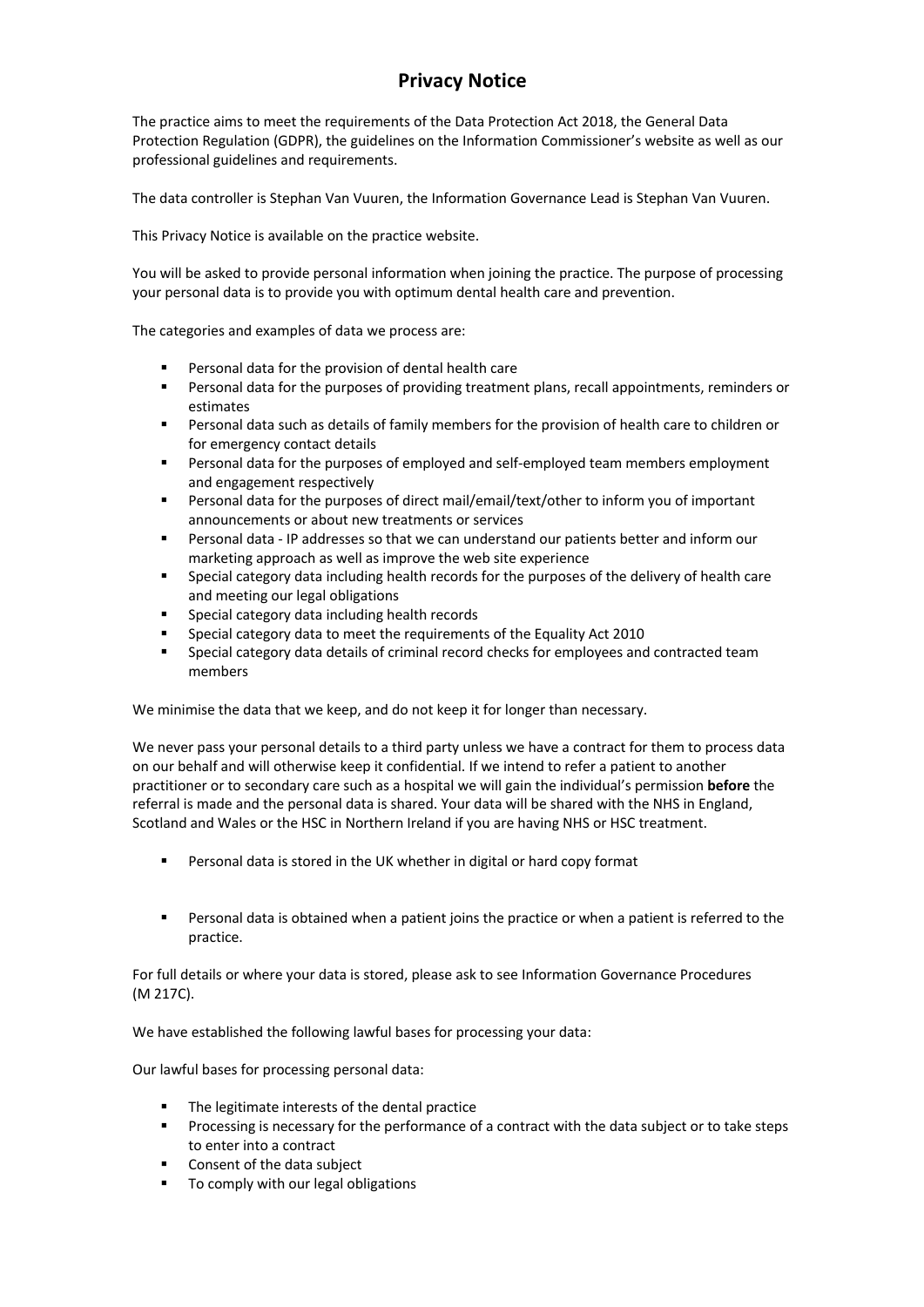Our lawful bases for processing special category data:

- § Processing is necessary for health care purposes
- § Processing necessary for identifying or keeping under review the existence or absence of equality of opportunity or treatment between groups of people with the view to enabling such equality to be promoted or maintained
- We obtain consent of the data subject to process criminal record checks

The reasons we process the data include:

- To maintain your contemporaneous clinical records
- To provide you with dental treatment, prevention, and oral health advice
- To carry out financial transactions with you
- To send your personal data to the General Dental Council or other authority as required by law.
- To communicate with you as and when required including appointment reminders, treatment plans, estimates and other communications about your treatment or the practice.
- To communicate with your next of kin in an emergency
- If a parent or carer to communicate with you about the person you parent or care for
- § To refer you to other dentists or doctors and health professionals as required
- To obtain criminal record disclosures for team members
- For debt recovery
- To continually improve the care and service you receive from us.

The personal data we process includes:

Your name, address, gender, date of birth, NHS number, medical history, dental history, family medical history, family contact details, marital status financial details for processing payment, your doctor's details, and details of treatment at the practice. We may process more sensitive special category data including ethnicity, race, religion, or sexual orientation so that we can meet our obligations under the Equality Act 2010, or for example to modify treatment to suit your religion and to meet NHS or HSC obligations.

The retention period for special data in patient records is a minimum of 10 years and may be longer for complex records or to meet our legal requirements. The retention period for staff records is 6 years. The retention periods for other personal data are 2 years after it was last processed. Details of retention periods are available in the Record Retention (M 215) procedure available from the practice.

We obtain your personal details when you enquire about our care and service, when you join the practice, when you subscribe to our newsletter or register online, when you complete a registration or medical history form and when another practitioner refers you for treatment at our practice. Occasionally patients are referred to us from other official sources such as NHS clinics or hospitals.

You have the following personal data rights:

- § The right to be informed about the collection and use of your personal data.
- The right of access to have a free copy of your data that we have.
- **•** The right to rectification to correct the data we have if it is inaccurate or incomplete
- The right to deletion of your personal data (clinical records must be retained for a certain time period)
- The right to restrict processing of your personal data
- The right to data portability to have your data transferred to someone else
- The right to object to the processing of your personal data
- Rights in relation to automated decision making and profiling

Further details of these rights can be seen in our Information Governance Procedures (M 217C) or at the Information Commissioner's website. Here are some practical examples of your rights:

§ If you **are** a patient of the practice you have the right to withdraw consent for important notifications, newsletters, surveys or marketing. You can inform us to correct errors in your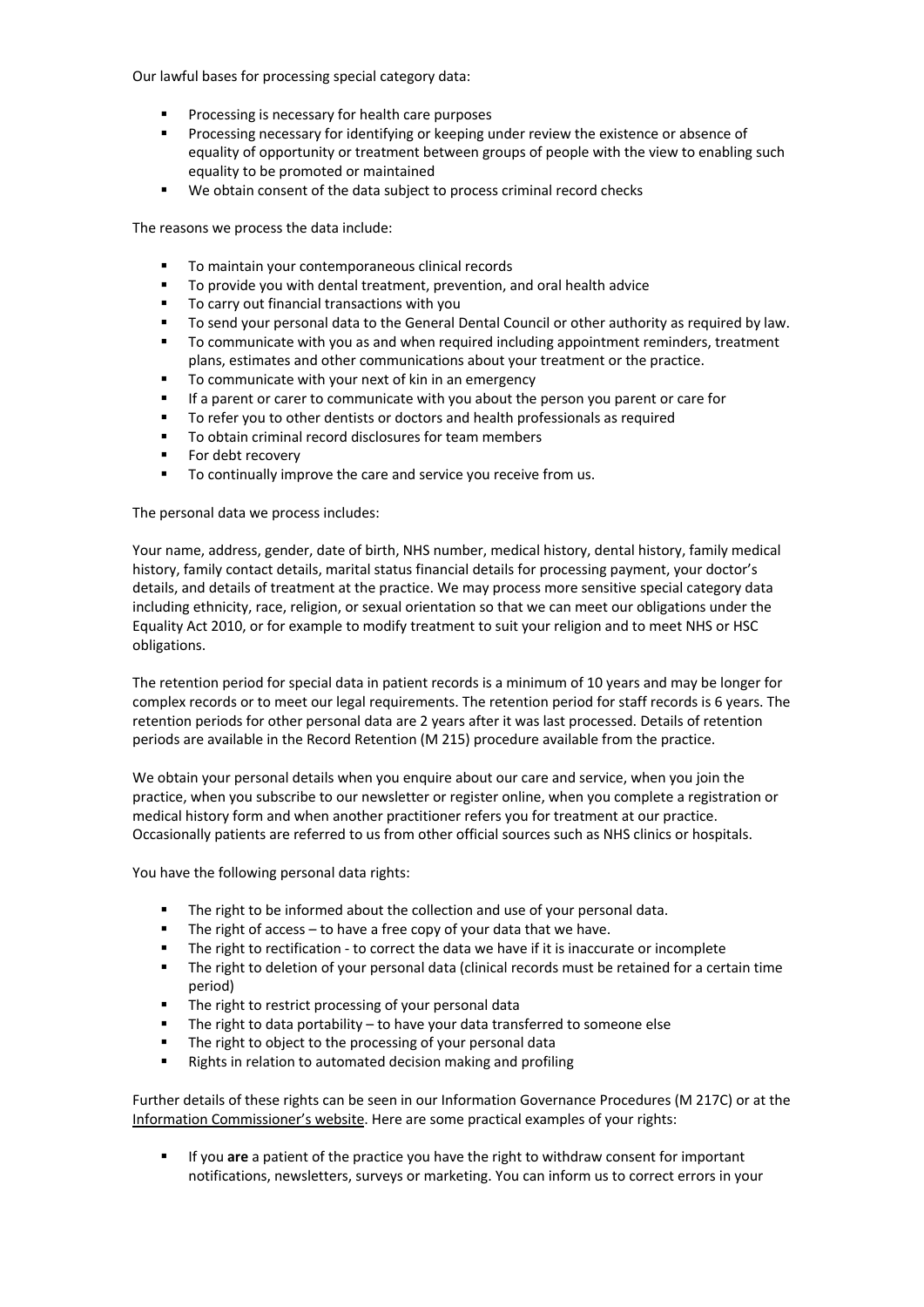personal details or withdraw consent from communication methods such as telephone, email or text. You have the right to obtain a free copy of your patient records within one month

■ If you are not a patient of the practice you have the right to withdraw consent for processing personal data, to have a free copy of it within one month, to correct errors in it or to ask us to delete it. You can also withdraw consent from communication methods such as telephone, email or text

We have carried out a Privacy Impact Assessment (M 217Q) and you can request a copy from the details below. The details of how we ensure security of personal data is in our Security Risk Assessment (M 217M) and Information Governance Procedures (M 217C).

## **Comments, suggestions, and complaints**

Please contact the IG Lead at the practice for a comment, suggestion or a complaint about your data processing at IGDP LTD by emailing us at info@igdp.co.uk - We take complaints very seriously.

If you are unhappy with our response or if you need any advice you should contact the Information Commissioner's Office (ICO). Their telephone number is 0303 123 1113, you can also chat online with an advisor. The ICO can investigate your claim and take action against anyone who's misused personal data. You can also visit their website for information on how to make a data protection complaint.

### **Related practice procedures**

You can also use these contact details to request copies of the following practice policies or procedures:

- § Data Protection and Information Security Policy (M 233-DPT), Consent Policy (M 233-CNS)
- § Privacy Impact Assessment (M 217Q), Information Governance Procedures (M 217C), Record Retention (M 215)

If you have an enquiry or a request, please contact the Information Governance Lead

**Dr Stephan Van Vuuren Email: info@igdp.co.uk Phone: 0207 226 0849**

Thank you.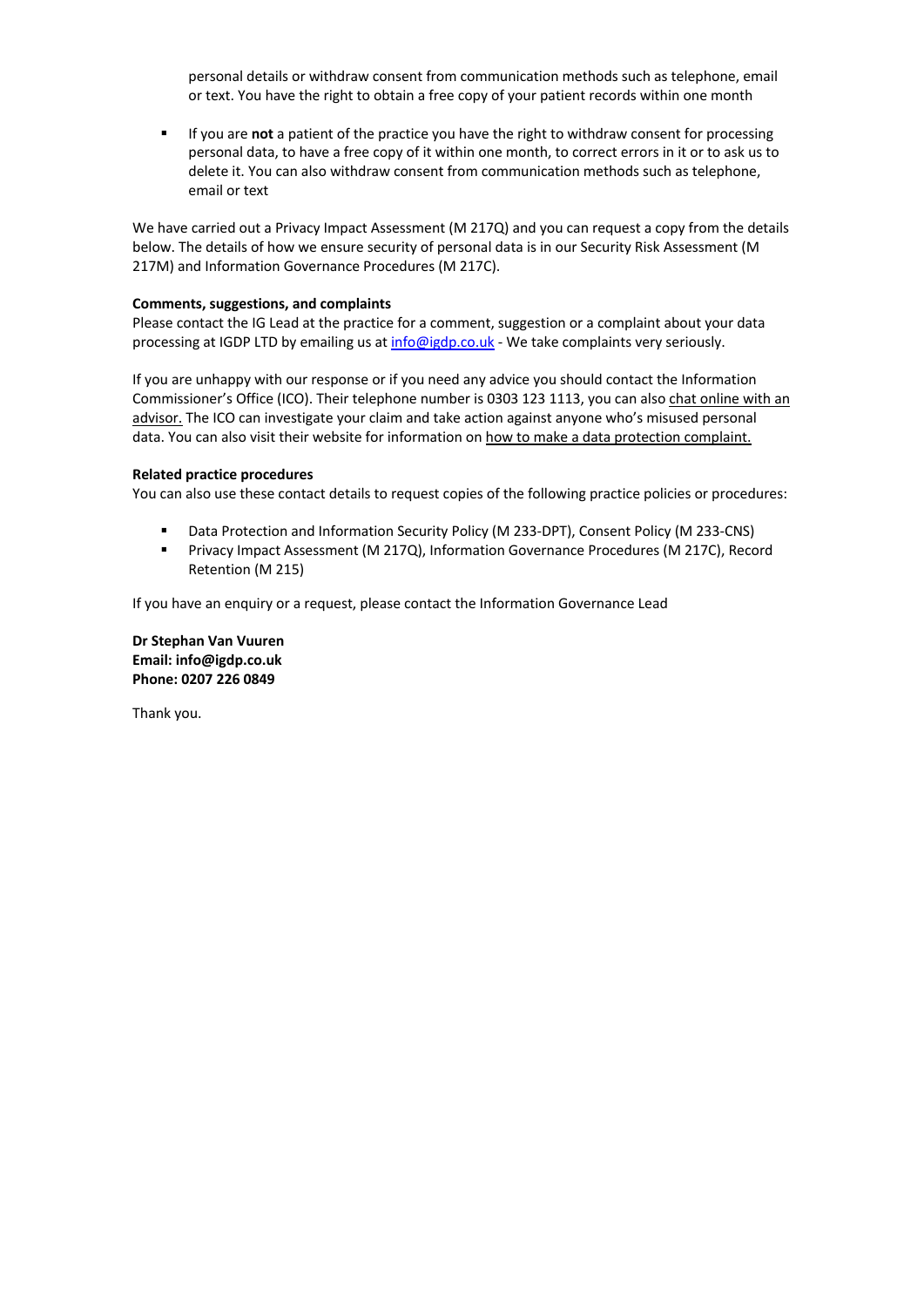# **Data Opt-Out Policy (England)**

## **How the NHS and care services use your information**

IGDP LTD is one of many organisations working in the health and care system to improve care for patients and the public. Whenever you use a health or care service, such as attending Accident & Emergency or using Community Care services, important information about you is collected in a patient record for that service. Collecting this information helps to ensure you get the best possible care and treatment. The information collected about you when you use these services can also be used and provided to other organisations for purposes beyond your individual care, for instance to help with:

- Improving the quality and standards of care provided
- Research into the development of new treatments
- Preventing illness and diseases
- § Monitoring safety
- Planning services

This may only take place when there is a clear legal basis to use this information. All these uses help to provide better health and care for you, your family and future generations. Confidential patient information about your health and care is **only used** like this were allowed by law.

Most of the time, anonymised data is used for research and planning so that you cannot be identified in which case your confidential patient information is not needed.

You have a choice about whether you want your confidential patient information to be used in this way. If you are happy with this use of information you do not need to do anything. If you do choose to opt out your confidential patient information will still be used to support your individual care. To find out more or to register your choice to opt out, please visit www.nhs.uk/your-nhs-data-matters. On this web page you will:

- See what is meant by confidential patient information.
- § Find examples of when confidential patient information is used for individual care and examples of when it is used for purposes beyond individual care.
- Find out more about the benefits of sharing data.
- Understand more about who uses the data.
- Find out how your data is protected.
- Be able to access the system to view, set or change you opt-out setting.
- Find the contact telephone number if you want to know any more or to set/change you opt-out by phone.
- See the situations where the opt-out will not apply

You can also find out more about how patient information is used at: https://www.hra.nhs.uk/information-about-patients/ (which covers health and care research); and https://understandingpatientdata.org.uk/what-you-need-know (which covers how and why patient information is used, the safeguards and how decisions are made)

You can change your mind about your choice at any time.

Data being used or shared for purposes beyond individual care does not include your data being shared with insurance companies or used for marketing purposes and data would only be used in this way with your specific agreement.

Health and care organisations have until 2020 to put systems and processes in place so they can be compliant with the national data opt-out and apply your choice to any confidential patient information they use or share for purposes beyond your individual care.